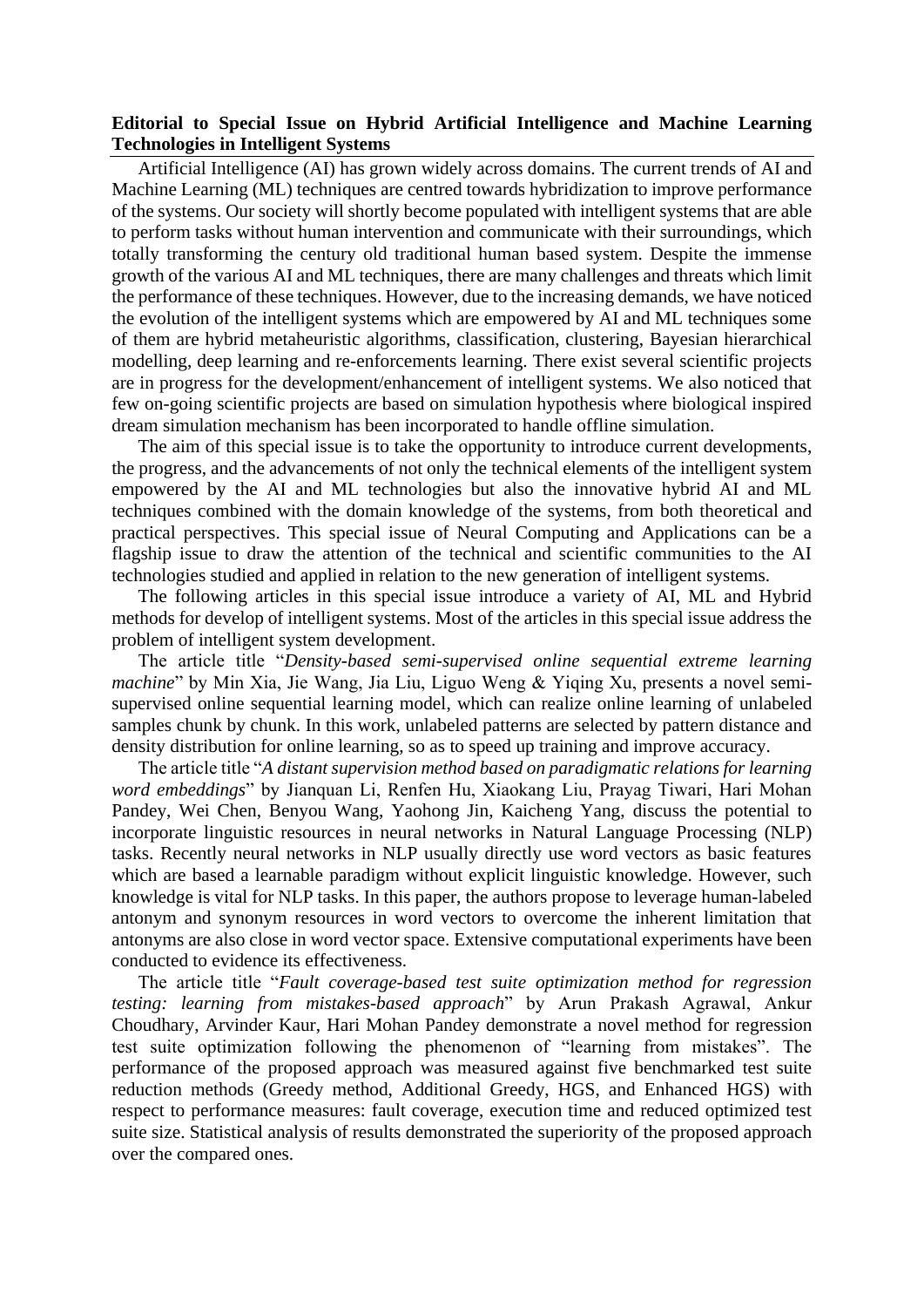The article title "*Lessons learned from longitudinal modeling of mobile-equipped visitors in a complex museum*" by Francesco Piccialli, Yuji Yoshimura, Paolo Benedusi, Carlo Ratti & Salvatore Cuomo present an user modeling method which can embrace non-invasive, interactive and even mixed scenarios, where information gathered from multiple types of passive and interactive devices can be combined. The proposed methodology has been assessed within the Cultural Heritage domain in order to support decisions and check the effectiveness of initiatives geared toward the improvement of user engagement and the evolution of cultural offerings.

The article title "*Analysis of Boolean functions based on interaction graphs and their influence in system biology*" by Ranjeet Kumar Rout, Santi P. Maity, Pabitra Pal Choudhury, Jayanta Kumar Das, Sk. Sarif Hassan & Hari Mohan Pandey highlight on a novel Boolean function decomposition technique has been discussed which is also used to reduce the network state space of the cell cycle network of fission yeast for finding the singleton attractors. Some special classes of Boolean functions with respect to the interaction graphs have been discussed. Identification of biologically relevant Boolean functions is possible from 1-variable to nvariable recursively. A unique recursive procedure is devised that uses the Cartesian product of sets starting from the set of one-variable Boolean functions. Interaction graphs generated with these Boolean functions have only positive/negative edges, and the corresponding BN state spaces have periodic attractors with length one/two.

The article title "*Improved prediction of daily pan evaporation using Deep-LSTM model*" by Babita Majhi, Diwakar Naidu, Ambika Prasad Mishra & Suresh Chandra Satapathy investigated the potential of deep neural network architecture with long short-term memory cell (Deep-LSTM) to estimate daily pan evaporation with available input features in different agro-climatic zones (ACZ) in east Central India. It is demonstrated that the proposed Deep-LSTM structure can successfully model the daily evaporation losses with improved accuracy as compared to multilayer artificial neural network (MLANN) and some empirical approach (Hargreaves and Blaney–Criddle) in the study locations.

The article title "*A wrapper-filter feature selection technique based on ant colony optimization*" by Manosij Ghosh, Ritam Guha, Ram Sarkar & Ajith Abraham presents a combined wrapper-filter variant of Ant Colony Optimization algorithm called WFACOFS. A filter-based feature subset evaluation procedure has been introduced in WFACOFS to reduce computation complexity of the overall model. The proposed algorithm uses a feature dimension dependent pheromone update scheme to perform feature selection in multi-objective fashion. The algorithm has been tested on several UCI machine learning repository datasets and NIPS 2003 FS challenge datasets using K-Nearest Neighbor and Multi-Layer Perceptron as the classifiers.

The article title "Hybrid intrusion detection and signature generation using Deep Recurrent Neural Networks" by Sanmeet Kaur & Maninder Singh discuss on a deep learning-based system for hybrid intrusion detection and signature generation of unknown web attacks referred as D-Sign. D-Sign is capable of successfully detecting and generating attack signatures with high accuracy, sensitivity and specificity. It has been for attack detection and signature generation of web-based attacks. D-Sign has reported significantly low False Positives and False Negatives.

The article title "*Understanding NFC-Net: a deep learning approach to word-level handwritten Indic script recognition*" by Soumyadeep Kundu, Sayantan Paul, Pawan Kumar Singh, Ram Sarkar & Mita Nasipuri demonstrates a deep learning architecture for resourceconstrained environments, called Non-Fully-Connected Network or NFC-Net, based on convolutional neural network (CNN) architecture to solve the problem of Indic script recognition from handwritten word images. Previous approaches to this problem include handcrafted features such as structure-based features and texture-based features. In contrast,